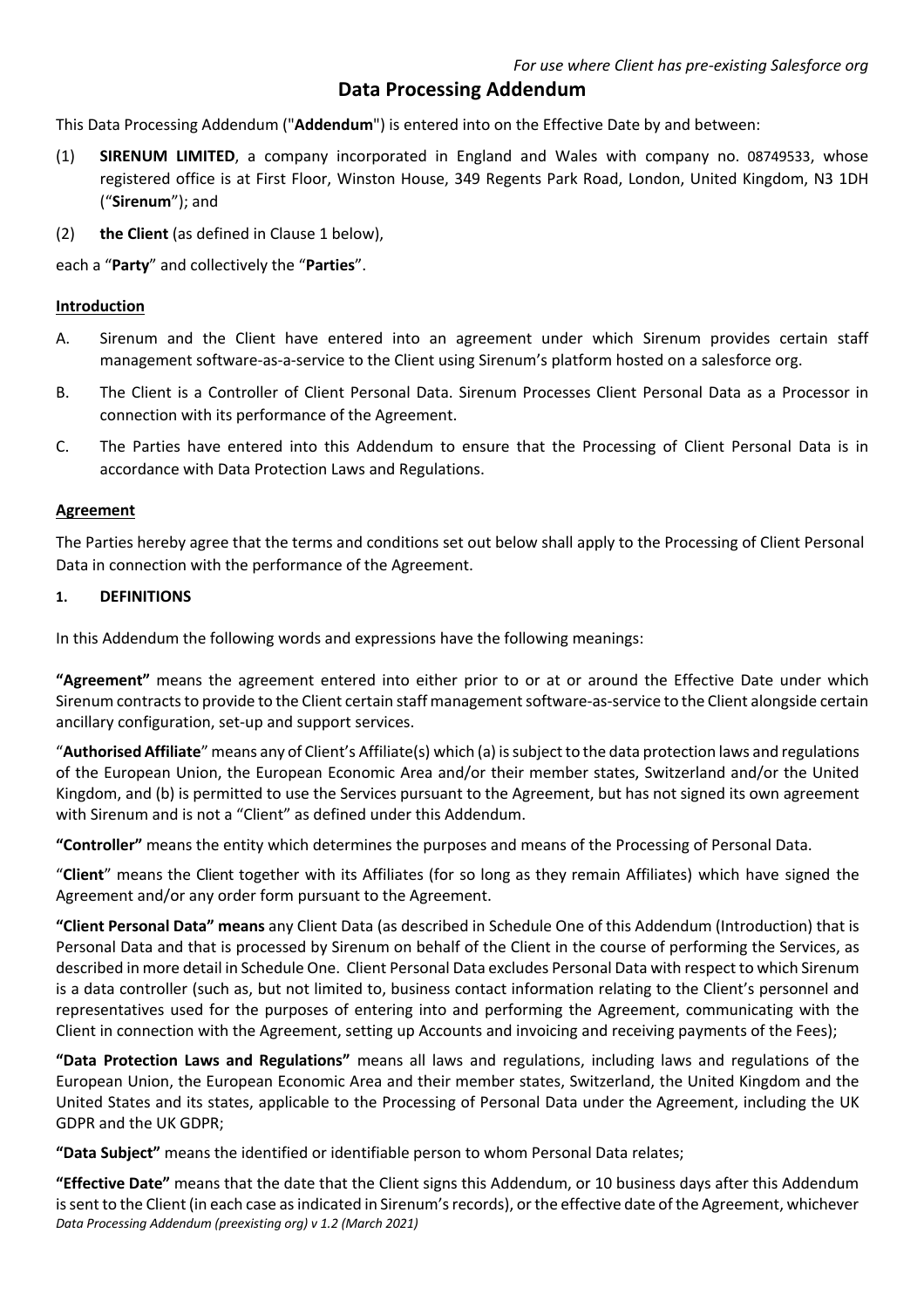is the earlier;

"**EU GDPR**" means the Regulation (EU) 2016/679 of the European Parliament and of the Council of 27 April 2016 on the protection of natural persons with regard to the processing of personal data and on the free movement of such data, and repealing Directive 95/46/EC (General Data Protection Regulation).

**"Personal Data"** means any information relating to (i) an identified or identifiable natural person and, (ii) an identified or identifiable legal entity (where such information is protected similarly as personal data or personally identifiable information under applicable Data Protection Laws and Regulations), where for each (i) or (ii), such data is Client Personal Data.

**"Processing"** means any operation or set of operations which is performed upon Personal Data, whether or not by automatic means, such as collection, recording, organisation, structuring, storage, adaptation or alteration, retrieval, consultation, use, disclosure by transmission, dissemination or otherwise making available, alignment or combination, restriction, erasure or destruction.

**"Processor"** means the entity which Processes Personal Data on behalf of the Controller.

**"Services"** means any services that Sirenum provides to the Client, or has an obligation to provide to the Client, under the Agreement.

"SFDC" means Salesforce UK Limited (f/k/a salesforce.com EMEA Limited), a company registered in England and Wales.

**"SFDC Group"** means SFDC and its Affiliates engaged in the Processing of Personal Data.

**"Standard Contractual Clauses"** means the standard contractual clauses adopted pursuant to the European Commission's decision (C(2010)593) of 5 February 2010 on Standard Contractual Clauses for the transfer of personal data to processors established in third countries which do not ensure an adequate level of data protection (as published here: https://eur-lex.europa.eu/legal-content/EN/TXT/PDF/?uri=CELEX:32010D0087&from=en or such other location from time to time.**"Sub-processor"** means any Processor engaged by Sirenum.

"**Supervisory Authority**" means an independent public authority which is established by an EU Member State pursuant to the GDPR.

"**Trade Agreement**" means the Trade and Cooperation Agreement between the European Union and the European Atomic Energy Community, and the United Kingdom of Great Britain and Northern Ireland dated 24 December 2020.

"**Transfer Mechanism**" means a condition set out in Chapter V of the UK GDPR or the EU GDPR (as the case may be) for ensuring an adequate level of protection for personal data transferred to a third country.

"**UK GDPR**" means the EU GDPR as transposed into UK law (including by the Data Protection Act 2018 and the Data Protection, Privacy and Electronic Communications (Amendments etc) (EU Exit) Regulations 2019), as may be updated, amended and superseded from time to time.

"**User**" means individuals authorised by the Client or the Client's clients or their affiliates to access and use the Services.

# **2. EFFECT OF THIS ADDENDUM**

- **2.1** This Addendum supplements the Agreement and shall form a binding part of the Agreement with effect from the Effective Date.
- **2.2** This Addendum shall apply to all Processing of Client Personal Data that Sirenum carries out as a Processor in connection with the performance of the Agreement. Sirenum shall not have any obligations under this Addendum in relation to any Client Personal Data in respect of which Sirenum is or becomes a Controller.
- **2.3** Except as modified in this Addendum, the Agreement shall remain in full force and effect.
- **2.4** The provisions of this Addendum shall extinguish and replace any provisions contained in the Agreement relating to the Processing of Client Personal Data.
- **2.5** In the event of any conflict or inconsistency between the provisions of this Addendum and the Agreement, the provisions of this Addendum shall prevail with regard to the Parties' obligations, rights and liability in connection with the Processing of Client Personal Data.

*Data Processing Addendum (preexisting org) v 1.2 (March 2021)*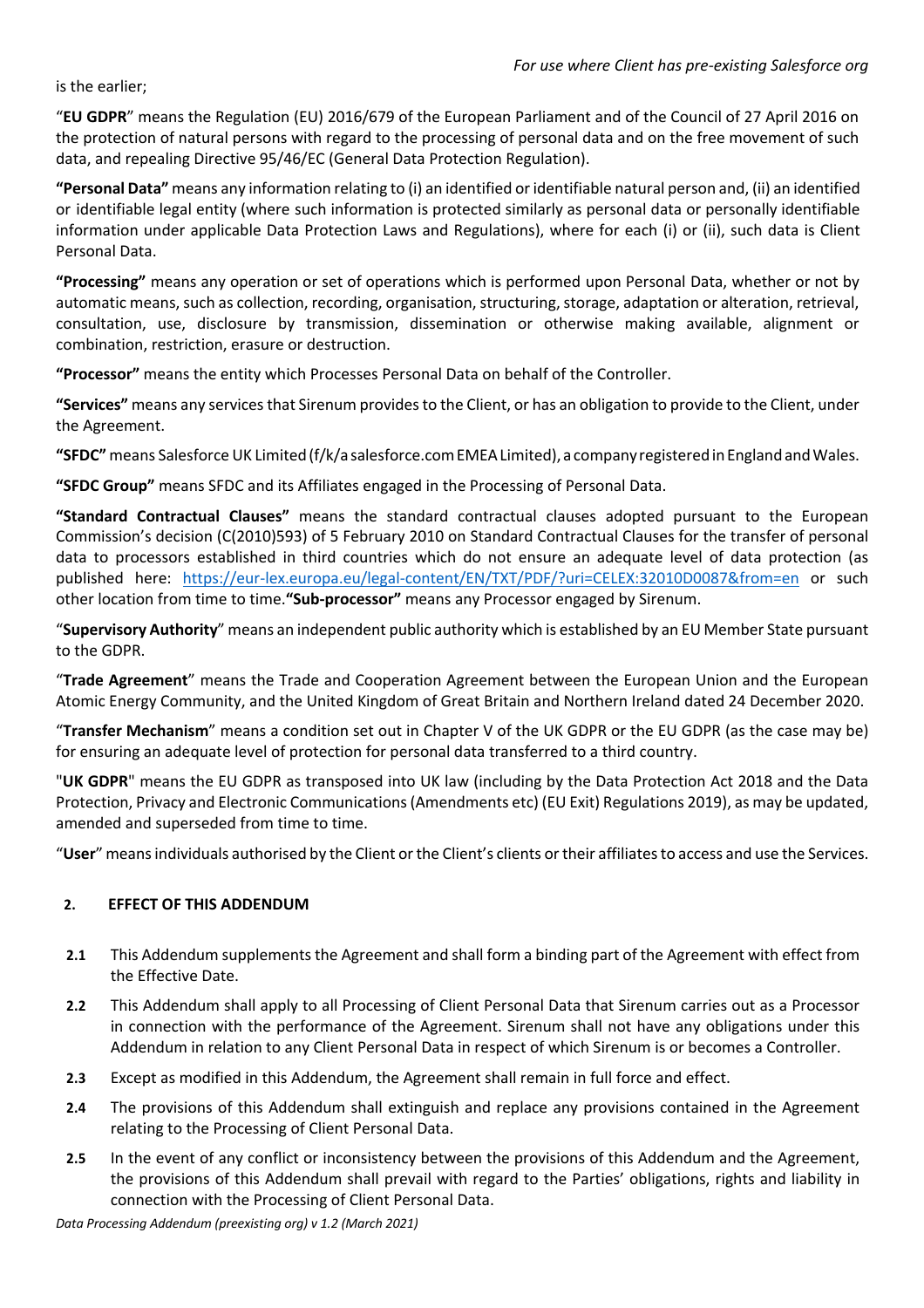### **3. PROCESSING OF PERSONAL DATA**

- **3.1 Roles of the Parties.** The parties acknowledge and agree that with regard to the Processing of Client Personal Data, Client is the Controller, Sirenum isthe Processor and that Sirenum will engage Sub-processors pursuant to the requirements set forth in Paragraph 5 (Sub-processors) below.
- **3.2 Client's Processing of Client Personal Data.** Client shall, in its use of the Services, Process Client Personal Data in accordance with the requirements of Data Protection Laws and Regulations, including any applicable requirement to provide notice to Data Subjects of the use of Sirenum as Processor. For the avoidance of doubt, Client's instructions for the Processing of Client Personal Data shall comply with Data Protection Laws and Regulations. Client shall have sole responsibility for the accuracy, quality, and legality of Client Personal Data and the means by which Client acquired Client Personal Data. Client specifically acknowledges that its use of the Services will not violate the rights of any Data Subject that has opted-out from sales or other disclosures of Client Personal Data. Sirenum shall notify the Client as soon as practicable if Sirenum considers that an instruction from the Client infringes applicable Data Protection Laws and Regulations.
- **3.3 Sirenum's Processing of Personal Data.** Sirenum shall treat Client Personal Data as Confidential Information and shall Process Client Personal Data on behalf of and only in accordance with Client's documented instructions for the following purposes: (i) Processing in accordance with the Agreement; (ii) Processing initiated by Users in their use of the Services; and (iii) Processing to comply with other documented reasonable instructions provided by Client (e.g., via email) where such instructions are consistent with the terms of the Agreement. Notwithstanding anything else in this Addendum, the Client acknowledges and agrees that Sirenum may Process the Client Personal Data otherwise than in accordance with the Client's instructions if and to the extent that it is required by any applicable law to which it is subject to Process the Client Personal Data otherwise than in accordance with the Client's instructions, provided that Sirenum informs the Client of that legal requirement before carrying out such Processing unless prohibited by that law from doing so.
- **3.4 Details of the Processing.** The subject-matter of Processing of Client Personal Data by Sirenum is the performance of the Services pursuant to the Agreement. The nature and purpose of the Processing, the types of Client Personal Data and categories of Data Subjects Processed under this DPA are further specified in Schedule One to this Addendum. The duration of the Processing is for the duration of the Agreement.
- **3.5 Assistance**. Sirenum shall assist the Client in ensuring compliance with the obligations relating to the security of processing of personal data, the notification of personal data breaches to the supervisory authority, the communication of personal data breaches to the data subject, data protection impact assessments and prior consultation in relation to high-risk processing under the Data Protection Laws and Regulations in respect of the Client Personal Data to the extent Client does not otherwise have access to the relevant information, and to the extent such information is available to Sirenum. Sirenum may charge the Client at its standard timebased charging rates for any work performed by Sirenum at the request of the Client pursuant to this Paragraph 3.5, except where such work is necessitated by a breach by Sirenum of its obligations under this Addendum.
- **3.6 General compliance with data protection laws.** Without prejudice to Paragraph 3.2, each party shall comply with the Data Protection Laws and Regulations with respect to the processing of the Client Personal Data and other Personal Data obtained in connection with the Agreement.
- **3.7 Changes to data protection laws.** If any changes or prospective changes to the Data Protection Laws and Regulations result or will result in one or both parties not complying with the Data Protection Laws and Regulations in relation to processing of Client Personal Data carried out under the Agreement, then the parties shall use their best endeavours promptly to agree such variations to the Agreement as may be necessary to remedy such non-compliance.

### **4. RIGHTS OF DATA SUBJECTS**

**Data Subject Request.** Sirenum shall, to the extent legally permitted, promptly notify Client if Sirenum receives a request from a Data Subject to exercise the Data Subject's right of access, right to rectification, restriction of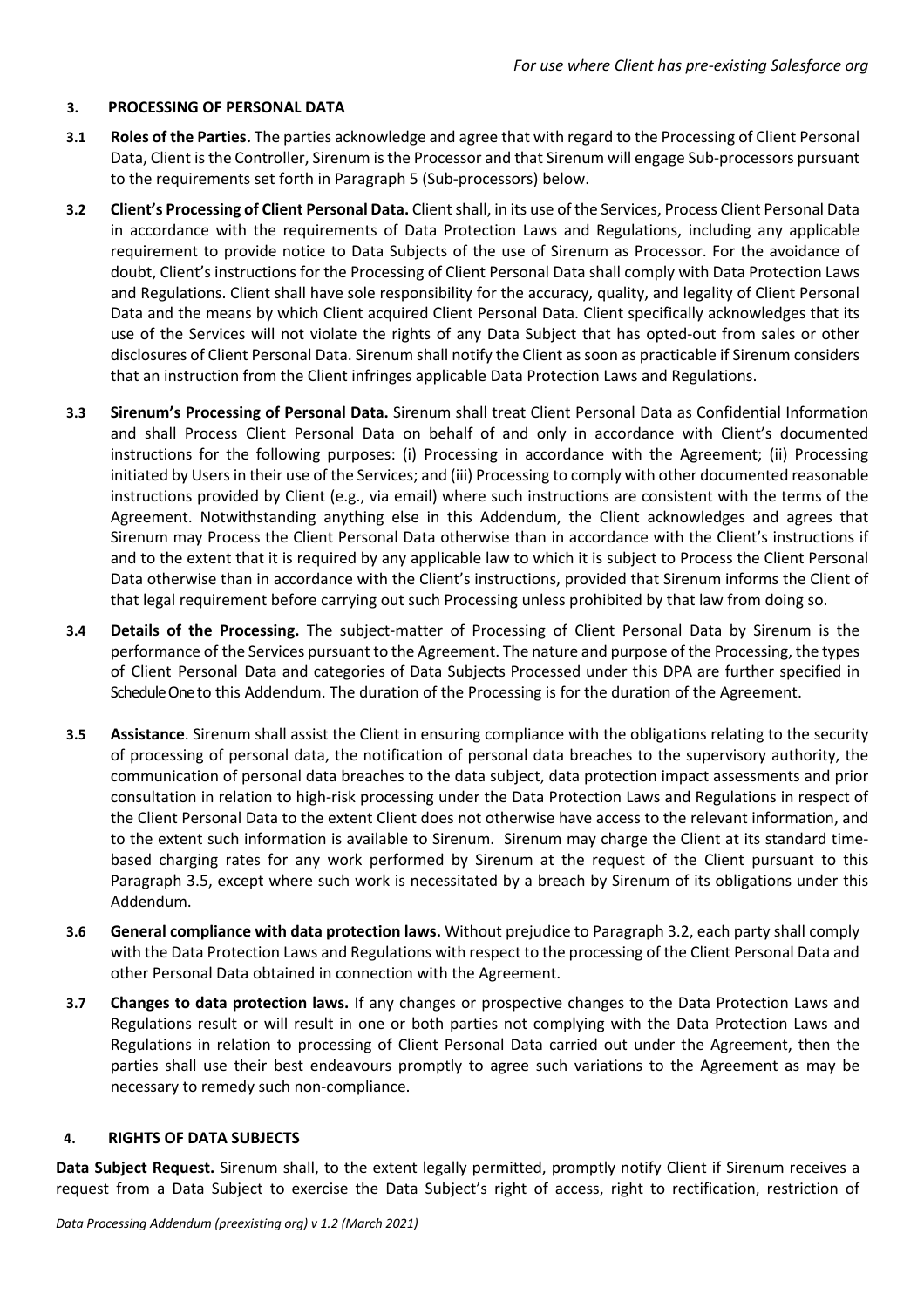Processing, erasure ("right to be forgotten"), data portability, object to the Processing, or its right not to be subject to an automated individual decision making, each such request being a "**Data Subject Request**". Taking into account the nature ofthe Processing, Sirenum shall assist Client by appropriate technical and organisational measures, insofar as this is possible, for the fulfilment of Client's obligation to respond to a Data Subject Request under Data Protection Laws and Regulations. In addition, Sirenum shall upon Client's request provide commercially reasonable efforts to assist Client in responding to such Data Subject Request, to the extent Sirenum is legally permitted to do so and the response to such Data Subject Request is required under Data Protection Laws and Regulations. To the extent legally permitted, Sirenum may charge the Client at its standard time-based charging rates for any work performed by Sirenum at the request of the Client in connection with responding to such requests where Sirenum makes automated tools available to the Client via the Services that enable the Client to respond to such requests itself.

### **5. SIRENUM PERSONNEL**

- **5.1 Confidentiality.** Sirenum shall ensure that its personnel engaged in the Processing of Personal Data are informed of the confidential nature of the Personal Data, have received appropriate training on their responsibilities and have executed written confidentiality agreements. Sirenum shall ensure that such confidentiality obligations survive the termination of the personnel engagement.
- **5.2 Reliability.** Sirenum shall take commercially reasonable steps to ensure the reliability of any Sirenum personnel engaged in the Processing of Personal Data.
- **5.3 Limitation of Access.** Sirenum shall ensure that Sirenum's access to Personal Data is limited to those personnel performing Services in accordance with the Agreement.
- **5.4 Data Protection Officer.** Sirenum has appointed a manager with responsibility for data protection. The appointed person may be reached at privacy@sirenum.com.

# **6. SUB-PROCESSORS**

- **6.1 Appointment of Sub-processors.** Sirenum must not engage any third party to process the Client Personal Data without the prior specific or general written authorisation of the Client**.** The Client acknowledges and agrees that Sirenum may engage third-party Sub-processors in connection with the provision of the Services in accordance with this Paragraph 5. Sirenum shall ensure that each third party Sub-processor it engages to process Client Personal Data is engaged pursuant to a written agreement containing obligations no less protective as those imposed on Sirenum by this Addendum with respect to the protection of Client Personal Data to the extent applicable to the nature of the Services provided by such Sub-processor.
- **6.2 List of Current Sub-processors and Notification of New Sub-processors.** Paragraph 5 of Schedule One of this Addendum contains the current list of Sub-processors engaged by Sirenum. Sirenum shall inform the Client at least 14 days in advance of any intended changes concerning the addition or replacement of any third party Sub-processor after the Effective Date.
- **6.3 Objection Right for New Sub-processors.** Client may object to Sirenum's use of a new Sub-processor by notifying Sirenum promptly in writing within ten (10) business days after receipt of Sirenum's notice in accordance with the mechanism set out in Section 6.2. In the event Client objects to a new Sub-processor, as permitted in the preceding sentence, then the parties will discuss the objection and attempt to agree a mutually acceptable resolution in good faith.
- **6.4 Liability.** Sirenum shall be liable for the acts and omissions of its Sub-processors to the same extent Sirenum would be liable if performing the services of each Sub-processor directly under the terms of this Addendum, except as otherwise set forth in the Agreement.

### **7. SECURITY**

**7.1 Controls for the Protection of Client Personal Data.** Sirenum shall maintain appropriate technical and organizational measures for protection of the security (including protection against unauthorised or unlawful Processing and against accidental or unlawful destruction, loss or alteration or damage, unauthorised disclosure of, or access to, Client Personal Data), confidentiality and integrity of Client Personal Data. Further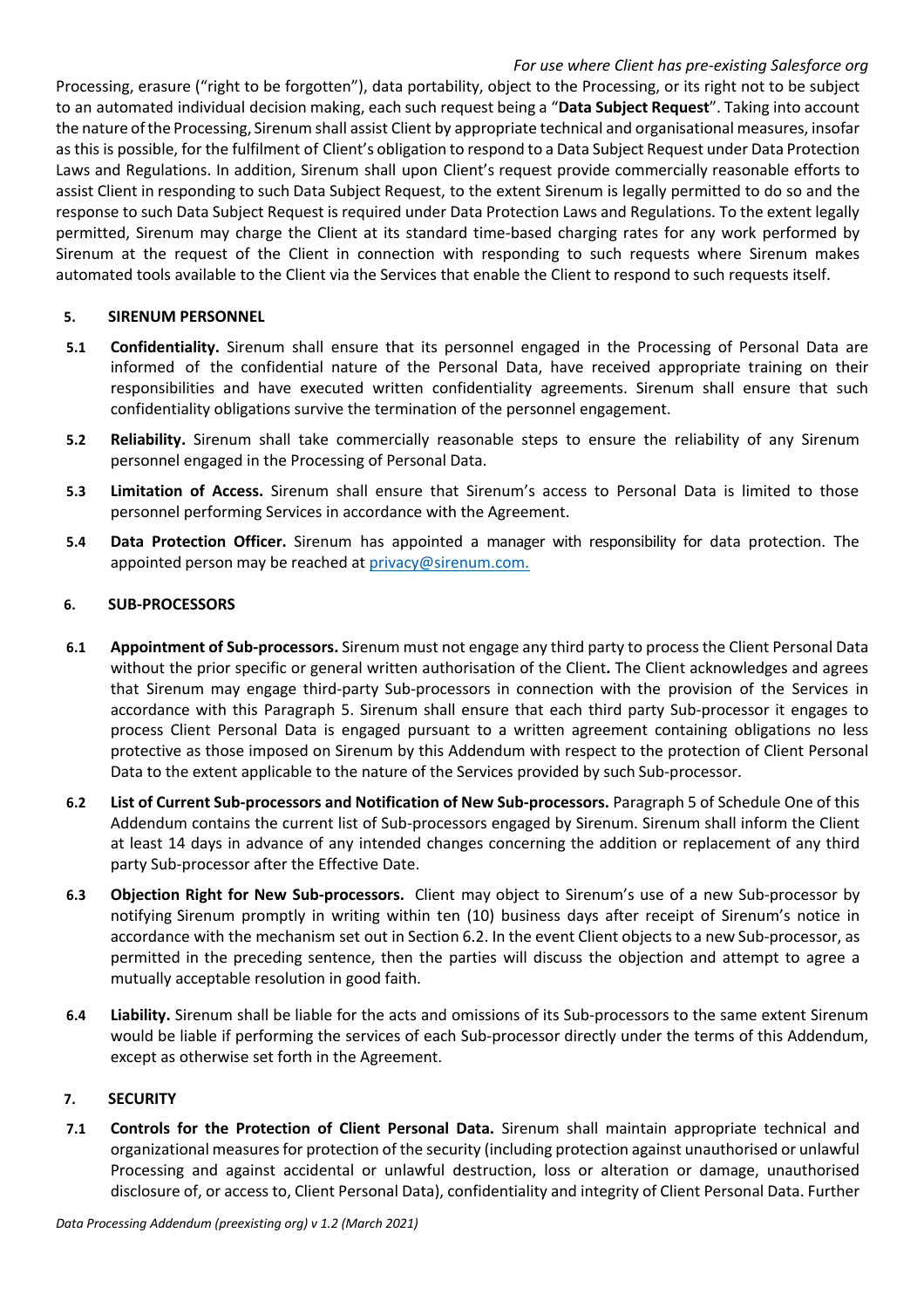details are set out in Paragraph 4 of Schedule One of this Addendum. Sirenum regularly monitors compliance with these measures. Sirenum will not materially decrease the overall security of the Services during a subscription term.

# **7.2 Third-Party Certifications and Audits.**

- **7.2.1** Sirenum shall allow for and contribute to audits, including inspections, conducted by the Client or another auditor mandated by the Client in respect of the compliance of Sirenum's processing of Client Personal Data with the Data Protection Laws and Regulations and this Addendum.
- **7.2.2** Sirenum may charge the Client at its standard time-based charging rates for any work performed by Sirenum at the request of the Client pursuant to this Paragraph 7.2, providing that no such fees shall be levied where the request to perform the work arises out of any breach by Sirenum of the Agreement or any security breach affecting the systems of Sirenum.

# **8. CLIENT PERSONAL DATA INCIDENT MANAGEMENT AND NOTIFICATION**

Sirenum maintains security incident management policies and procedures and shall notify Client without undue delay after becoming aware of the accidental or unlawful destruction, loss, alteration, unauthorised disclosure of, or access to Client Personal Data, including Personal Data, transmitted, stored or otherwise Processed by Sirenum or its Subprocessors of which Sirenum becomes aware (a "**Client Personal Data Incident**"). Sirenum shall make reasonable efforts to identify the cause of such Client Personal Data Incident and take those steps as Sirenum deems necessary and reasonable to remediate the cause of such a Client Personal Data Incident to the extent the remediation is within Sirenum's reasonable control. The obligations herein shall not apply to incidents that are caused by Client or Users.

# **9. ACCESS AND DELETION OF CLIENT PERSONAL DATA**

- **9.1** Return and deletion of Client Personal Data (within the context of Client Data) will be governed by the provisions of the Agreement. If no such provisions exist, then upon termination of the Agreement the following Client Personal Data deletion provisions shall apply:
	- **9.1.1** Sirenum will permit the Client to access Client Personal Data held within the Services for 30 days or, if earlier, when termination or expiry of the licence for the relevant Salesforce.org (the "**Access Period**") (subject to clause 9.2). During the Access Period, the Client may obtain, copy and delete that Client Personal Data itself. If the Client so requests, Sirenum will assist the Client with obtaining, copying or deleting that Client Personal Data, provided that if the Client is able to do this itself using tools made available by Sirenum via the Services, Sirenum may charge the Client for such assistance at its standard time-based charging rates;
	- **9.1.2** After the end of the Access Period, the Client will no longer be able to access or use the Services but will be able to export the Client Personal Data using its admin account for as long as the Client has an active Salesforce org.
- **9.2** The Client acknowledges that it has a separate agreement with SFDC that governs services that Client has purchased from SFDC directly and the applicable Client Personal Data is hosted in such services and that such separate agreement will govern the retention of such Client Personal Data.

### **10. AUTHORISED AFFILIATES**

**10.1 Contractual Relationship.** The parties acknowledge and agree that, by executing the Agreement, Client is acting on its own behalf and also, in relation to this Addendum only, in the name and on behalf of its Authorised Affiliates, thereby establishing a separate data processing agreement between Sirenum and each such Authorised Affiliate subject to the provisions of this Addendum. Each Authorised Affiliate agrees to be bound by the obligations under this Addendum. For the avoidance of doubt, an Authorised Affiliate is not and does not become a party to the Agreement as a whole. All access to and use of the Services by the Client and any Authorised Affiliate must comply with the terms and conditions of this Addendum and any violation of the terms and conditions of this Addendum by the Client or an Authorised Affiliate shall be deemed a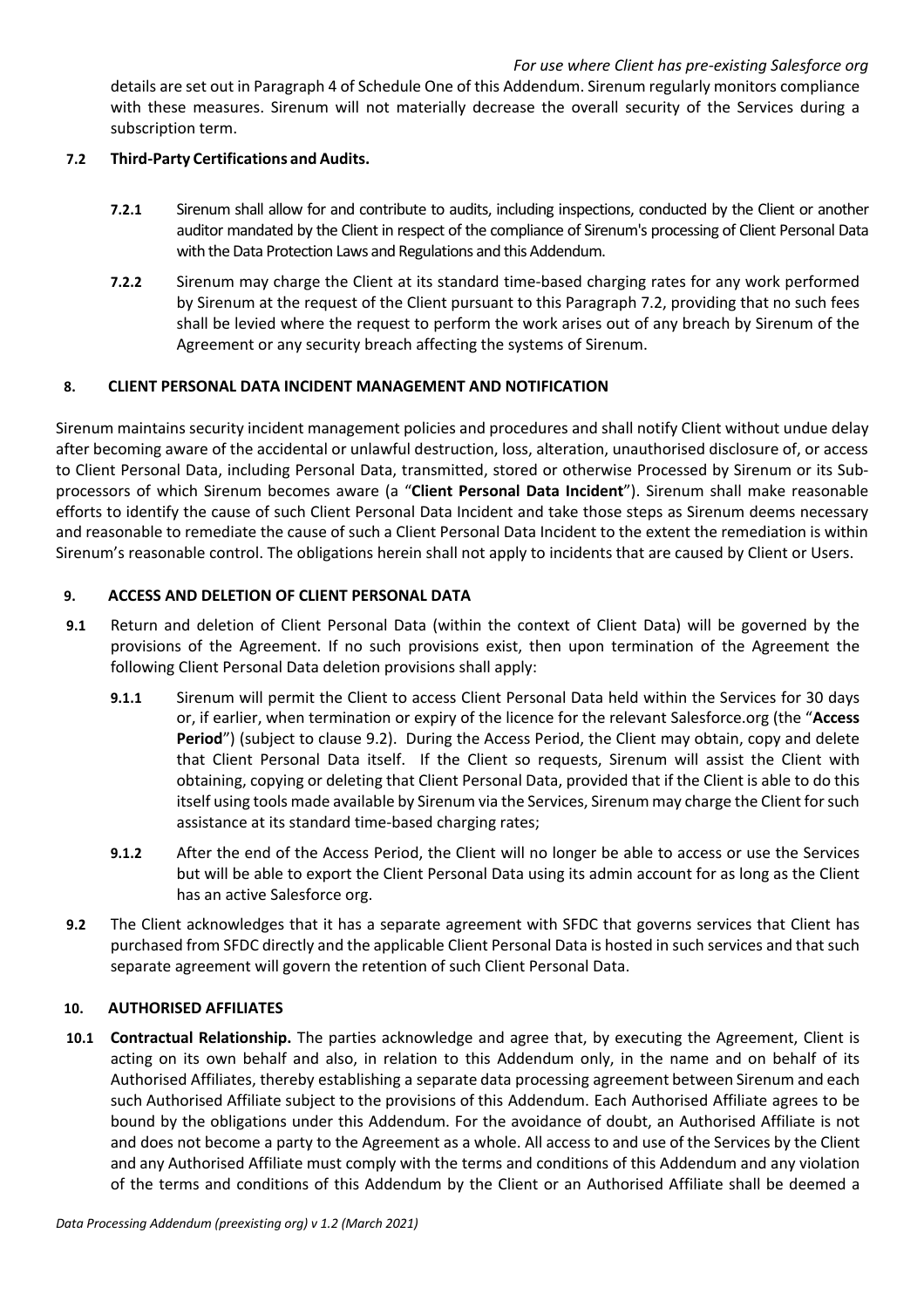violation by Client.

- **10.2 Rights of Authorised Affiliates.** Where an Authorised Affiliate becomes a party to this Addendum with Sirenum, it shall to the extent required under applicable Data Protection Laws and Regulations be entitled to exercise the rights and seek remedies under this Addendum, subject to the following:
	- **10.2.1** Except where applicable Data Protection Laws and Regulations require the Authorised Affiliate to exercise a right or seek any remedy under this DPA against Sirenum directly by itself, the parties agree that (i) solely the Client itself shall exercise any such right or seek any such remedy on behalf of the Authorised Affiliate, and (ii) the Client shall exercise any such rights under this Addendum not separately for each Authorised Affiliate individually but in a combined manner for itself and all of its Authorised Affiliates together (as set forth, for example, in Section 9.2.2, below).
	- **10.2.2** the Client shall, when carrying out an on- site audit of the procedures relevant to the protection of Personal Data, take all reasonable measures to limit any impact on Sirenum and its Sub-Processors by combining, to the extent reasonably possible, several audit requests carried out on behalf of itself and all of its Authorised Affiliates in one single audit.

# **11. LIMITATION OF LIABILITY**

To the extent permitted by law, the Client acknowledges and agrees that Sirenum's liability arising out of or related to this Addendum will be limited to Sirenum only, and its Sub-processors (including SFDC and its Affiliates) will not have any liability directly to Client or any Authorised Affiliates.

# **12. DATA TRANSFERS**

- **12.1 Transfer mechanisms for data transfers.** The Client hereby instructs Sirenum to transfer Client Personal Data outside the United Kingdom ("**UK**") and European Economic Area ("**EEA**") in the circumstances, and subject to the Transfer Mechanisms, set out in Paragraph 6 of Schedule One.
- **12.2 Transfer mechanism – UK as a third country**. If the Client is established in a European Union or EEA member state, the provisions of this Paragraph 12.2 shall take effect at the end of the bridging period agreed between the United Kingdom and European Union under Article FINPROV 10A of the Trade Agreement ("**bridging period**"):
	- **12.2.1** if there is no adequacy decision under Article 45 of the GDPR in favour of the United Kingdom that applies to Sirenumthe Provider ("adequacy decision") in effect on the date upon which the transition bridging period expires (the "relevant date"), the Standard Contractual Clauses (incorporating the relevant details from Schedule One) shall come into effect and form a part of the Agreement on the relevant date;
	- **12.2.2** if the Standard Contractual Clauses come into effect pursuant to Paragraph 12.2.1:
		- (a) the Client agrees to be bound by the Standard Contractual Clauses as the data exporter and comply with the obligations applicable to the data exporter under the Standard Contractual Clauses as if it had signed the Standard Contractual Clauses;
		- (b) Sirenum agrees to be bound by the Standard Contractual Clauses as the data importer and comply with the obligations applicable to the data importer under the Standard Contractual Clauses as if it had signed the Standard Contractual Clauses;
		- (c) the Client acknowledges and agrees that the authorisation to engage third party processors granted pursuant to Paragraph 6.1 above shall constitute the Client's prior written consent to sub-processing for the purposes of clauses 5(h) and 11(1) of the Standard Contractual Clauses and that Sirenum's compliance with its obligations under Paragraph 6 above shall constitute compliance with its obligations under clauses 5(h) and 11(1) of the Standard Contractual Clauses in respect of obtaining the Client's prior written consent to sub-processing;
		- (d) the Client agrees that the copies of the sub-processor agreements that must be provided by Sirenum to the Client pursuant to clause 5(j) of the Standard Contractual Clauses may have all commercial and confidential information and clauses unrelated to the Standard Contractual Clauses removed by Sirenum prior to being provided to the Client, and that such copies will be provided by Sirenum in a format determined by Sirenum only upon the Client's request;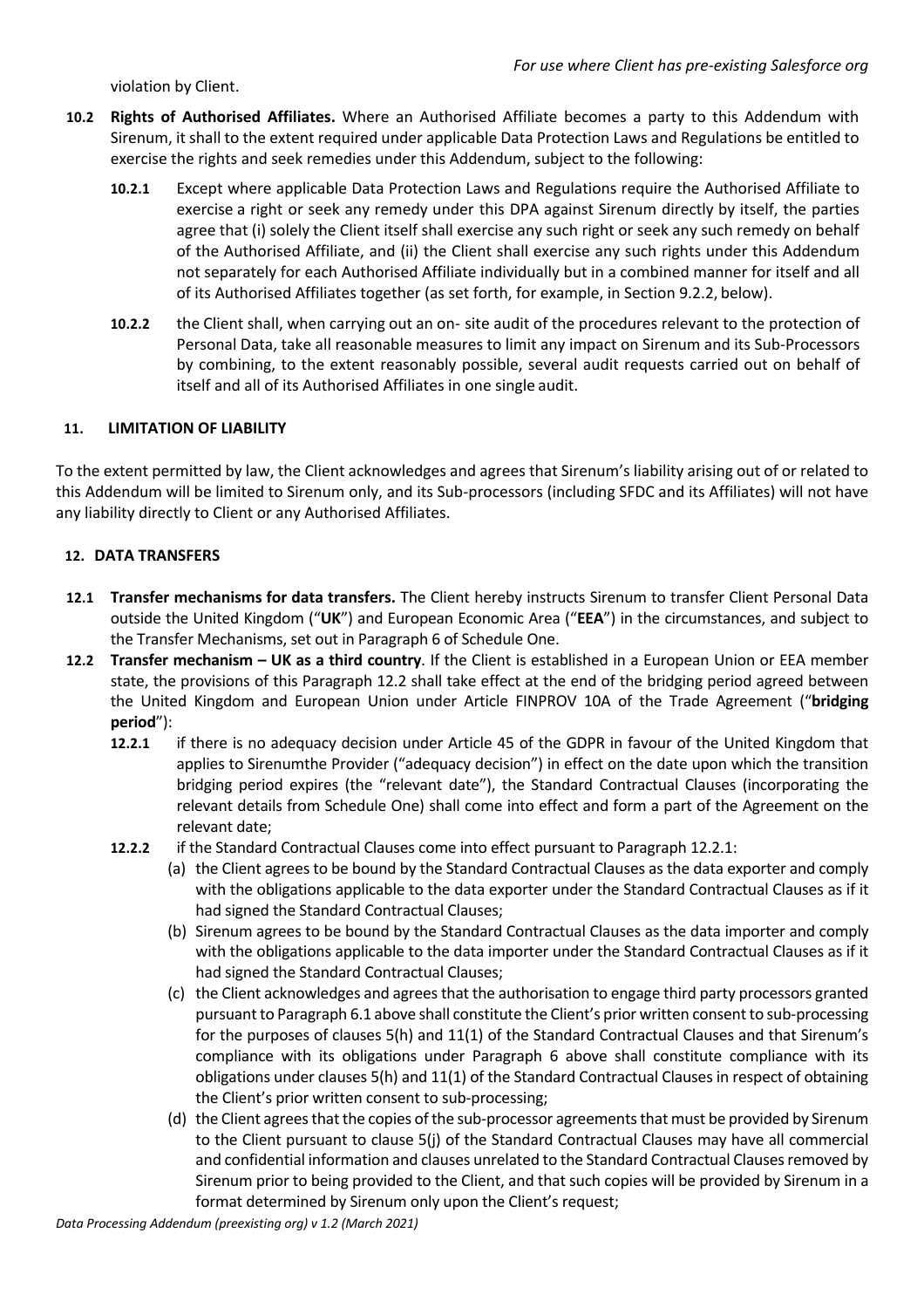#### *For use where Client has pre-existing Salesforce org*

- (e) the Standard Contractual Clauses shall automatically terminate and no longer form a part of the Agreement if an adequacy decision under Article 45 of the GDPR in favour of the United Kingdom is made, with termination of the Standard Contractual Clauses taking effect on the date upon which the adequacy decision comes into effect;
- **12.3** if there is an adequacy decision in effect on the relevant date, the Standard Contractual Clauses shall not take effect and shall not form a part of the Agreement.**Changes to Transfer Mechanisms**. If any Transfer Mechanism relied on for a Restricted Transfer is subsequently modified, revoked or held in a court of competent jurisdiction to be invalid, the parties will cooperate in good faith to promptly suspend the transfer or to pursue a suitable alternative Transfer Mechanism that will ensure the relevant Restricted Transfer is lawful.

#### **13. General**

- **13.1** Notwithstanding anything to the contrary in the Agreement, the Client shall not claim that this Addendum is not a valid and legally binding variation to the Agreement.
- **13.2** This Addendum is for the benefit of the Parties, and is not intended to benefit or be enforceable by any third party. The exercise of the Parties' rights under this Addendum is not subject to the consent of any third party.
- **13.3** If a provision of this Addendum is determined by any court or other competent authority to be unlawful and/or unenforceable, the other provisions will continue in effect. If any unlawful and/or unenforceable provision of this Addendum would be lawful or enforceable if part of it were deleted, that part will be deemed to be deleted, and the rest of the provision will continue in effect.
- **13.4** This Addendum shall be governed by and construed in accordance with the laws of England and Wales. Any disputes relating to this Addendum shall be subject to the exclusive jurisdiction of the courts of England.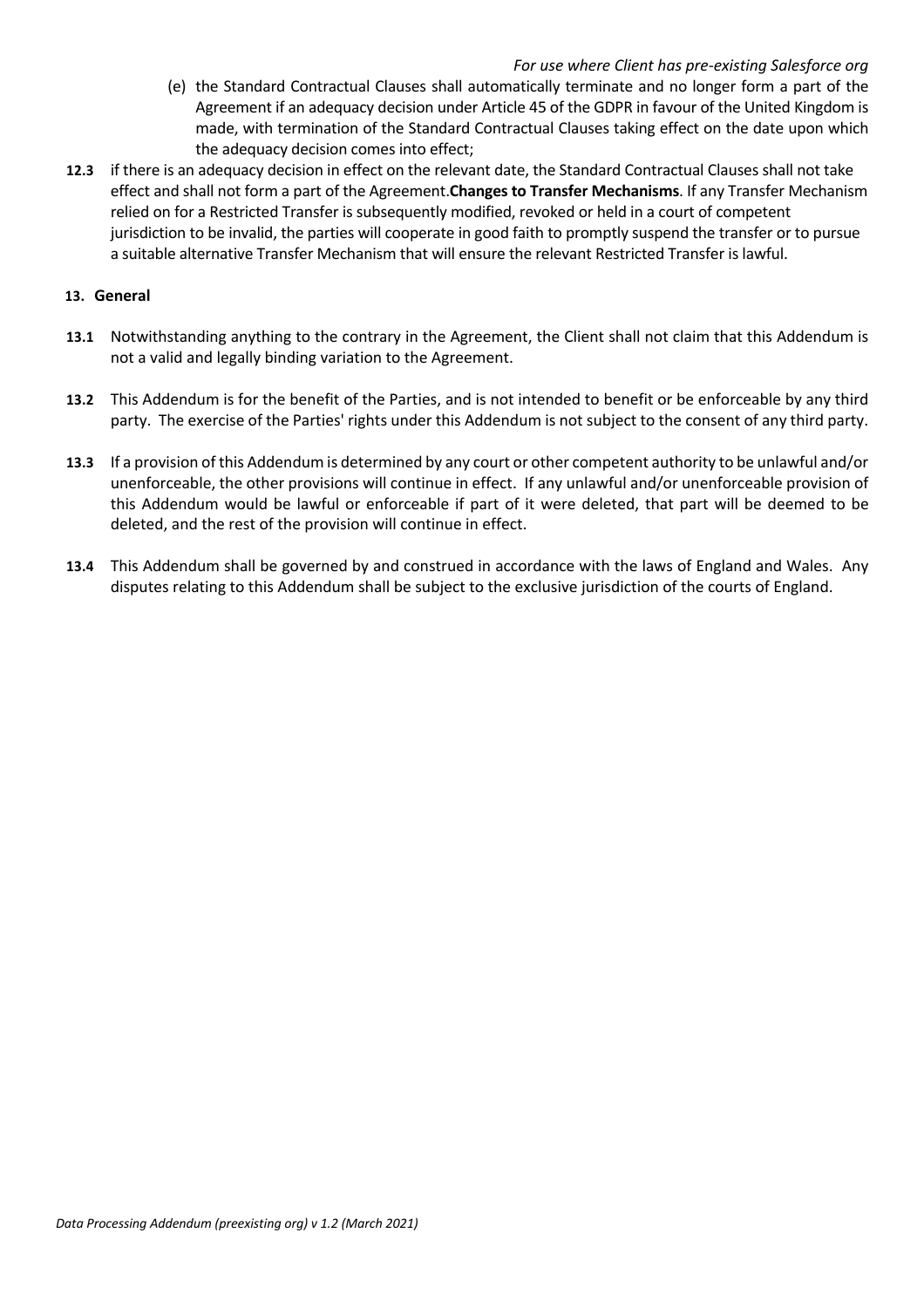*For use where Client has pre-existing Salesforce org* This Addendum is entered into and becomes a binding part of the Agreement with effect from the Effective Date.

*Unless this Addendum is incorporated by reference into the contracting process for the Agreement such that Sirenum and the Client have indicated their acceptance of and agreement to this Addendum in the course of that process, the parties shall sign as follows:*

| SIGNED for and on behalf of SIRENUM LIMITED | SIGNED for and on behalf of the CLIENT                                                                            |
|---------------------------------------------|-------------------------------------------------------------------------------------------------------------------|
|                                             | (as per Name and Date as recorded in the<br>electronic signature system operated by<br>Sirenum for this Addendum) |
|                                             |                                                                                                                   |
| Title:                                      |                                                                                                                   |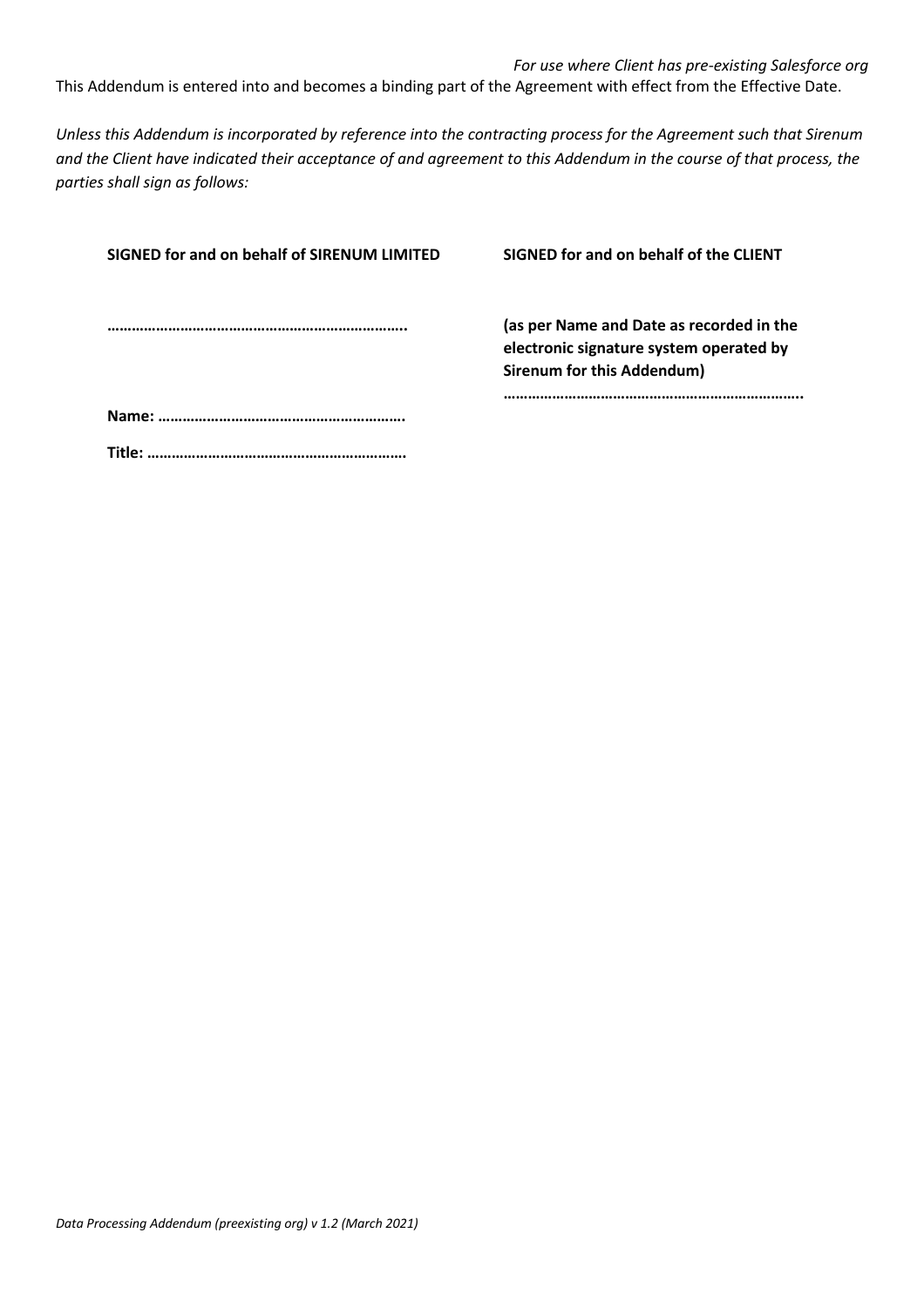#### **SCHEDULE ONE**

#### **Data Processing Details**

### **Introduction – nature and subject matter of the processing of Client Personal Data**

"**Client Data**" means all data, works and materials:

- uploaded to or stored on the Platform by the Client;
- transmitted by the Platform at the instigation of the Client;
- supplied by the Client to Sirenum for uploading to, transmission by or storage on the Platform; or
- generated by the Platform as a result of the use of the Services by the Client (but excluding Aggregated Data)

As the Services are workforce management software designed to help Sirenum's clients manage their mobile workers, much of the Client Data will be Personal Data relating to their workers. Client Data that is Personal Data is Client Personal Data.

Sirenum will process Client Personal Data in the following circumstances:

- when Sirenum staff access or perform operations on Client Personal Data held within the Client's Salesforce org in the course of providing Services;
- when the Sirenum platform transmits, stores or otherwise processes Client Personal Data at the instigation of the Client;
- when the Client uploads or stores Client Personal Data on the Sirenum platform;
- when the Sirenum platform performs automated operations on Client Personal Data as a result of the use of the Services by the Client;
- when the Platform generates Client Personal Data as a result of the use of the Services by the Client.

### **1. Categories of data subject**

The workers, including management staff, employees, consultants, individual contractors and temporary staff, of the Client and its Affiliates.

### **2. Types of Personal Data**

Names Email addresses Home address Phone numbers Device IDs and IP addresses Geolocation data Job roles Salary/wage/payment rate information Shift details Records of shifts attended, accepted and rejected Bank and payment details PAYE details, tax and NI records Other information as included within the Services from time to time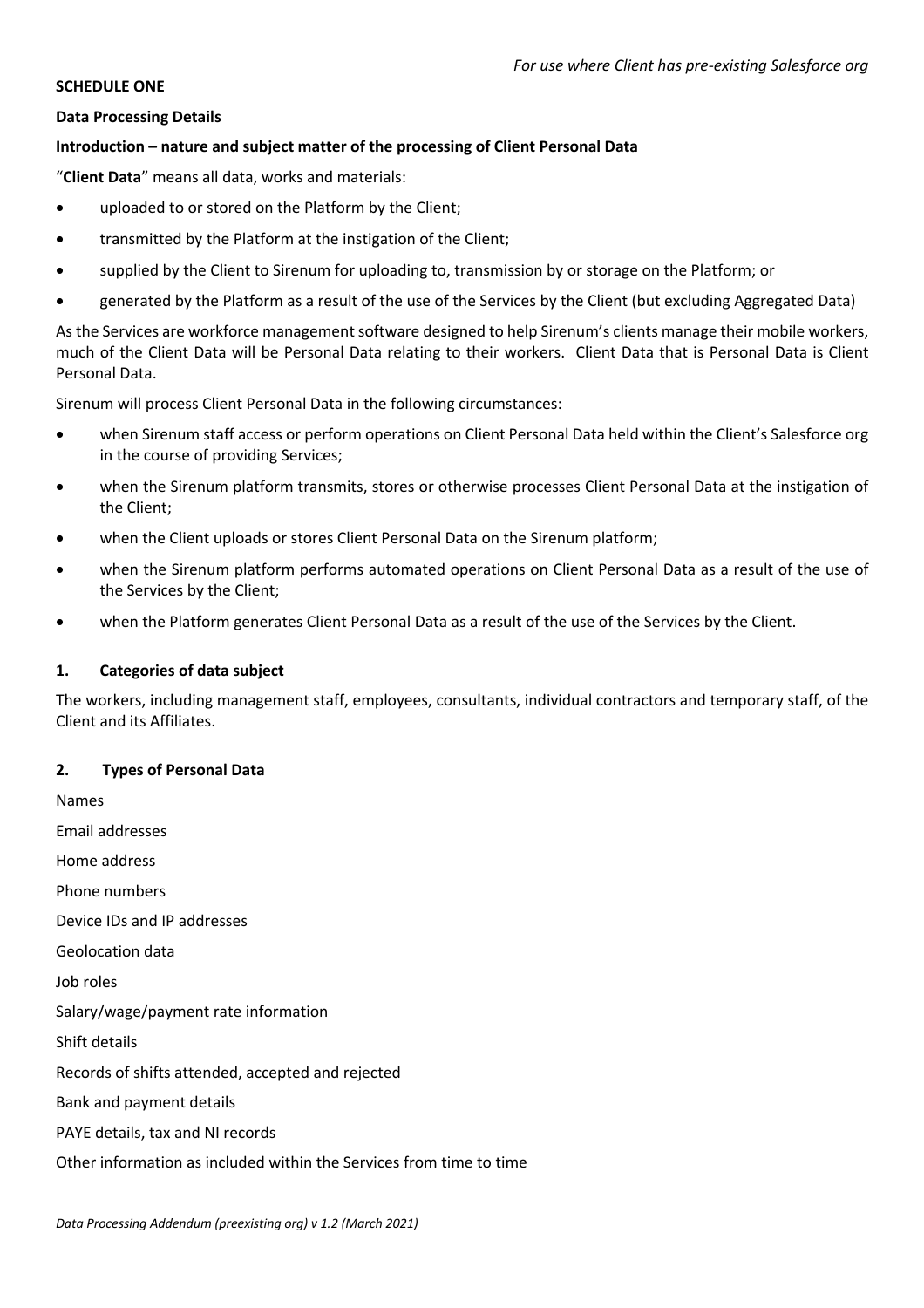# **3. Purposes of processing**

To provide the Services in accordance with the Agreement.

# **4. Security measures for Personal Data**

### **Sirenum security measures**

The Sirenum Platform is built on Salesforce, whose robust security and privacy programs meet the highest standards in the industry. The Client accesses and uses the Sirenum platform and Services via the Client's own Salesforce org on the Salesforce platform. Sirenum is a Salesforce ISV (independent services vendor) partner, which means it is subjected to regular security reviews ensuring that the platform and Services are compliant with Salesforce's high standards.

Sirenum's Security Information Sheet https://sirenum.com/download/12598/ describes the security measures applied to the Salesforce platform and the Sirenum platform.

# **Client security measures**

The Client shall use reasonable security measures to ensure that no unauthorised person gains access to the Subscription Services using an Account, including ensuring that its Users do not share login details or passwords with others.

Salesforce and Sirenum may from time to time provide Client with instructions concerning its Salesforce Org settings. Failure by the Client to follow such instruction or any adjustment of Salesforce org settings which are done by any User other than in accordance with Salesforce or Sirenum instructions or documentation will be at the Client's own risk and Sirenum shall have no liability for any events occurring due to any such failure or adjustment.

# **5. Authorised sub-processors of Client Personal Data**

The Client authorises sub-processing by the following third party service providers used by Sirenum in connection with providing the Services to the Client:

### **Atlassian Pty Limited (Atlassian)**

Atlassian provides the Jira Software, Jira Service Desk and Jira Core that Sirenum uses to manage and provide support services to users of the Sirenum platform.

Atlassian also provides the Bitbucket software that Sirenum uses to develop its code base for the Sirenum platform.

For clarity, the following third parties are **not** sub-processors engaged by Sirenum under the Agreement and do not require authorization by the Client:

### **Salesforce**

The Sirenum platform and Services are built on the Salesforce platform. The Client contracts directly with SFDC or a member of the SFDC Group for the provision and license of its Salesforce org, which means that SFDC or the member of the SFDC Group is a processor directly engaged by the Client and is **not** a sub-processor engaged by Sirenum under the Agreement. The Client should refer to its master services agreement and data processing addendum with Salesforce to understand Salesforce's processing and use of sub-processors.

### **Third party providers of integrated services**

The Sirenum platform and Services integrate with third party provider services using APIs made available on the Salesforce platform in accordance with the Client's requirements. The Client contracts directly with these such third party providers, which means that those third parties are processors directly engaged by the Client and are **not** subprocessors engaged by Sirenum under the Agreement. The Client should refer to its agreements with the third party providers of the services integrated into the Client's Salesforce org to understand those providers' processing and use of sub-processors.